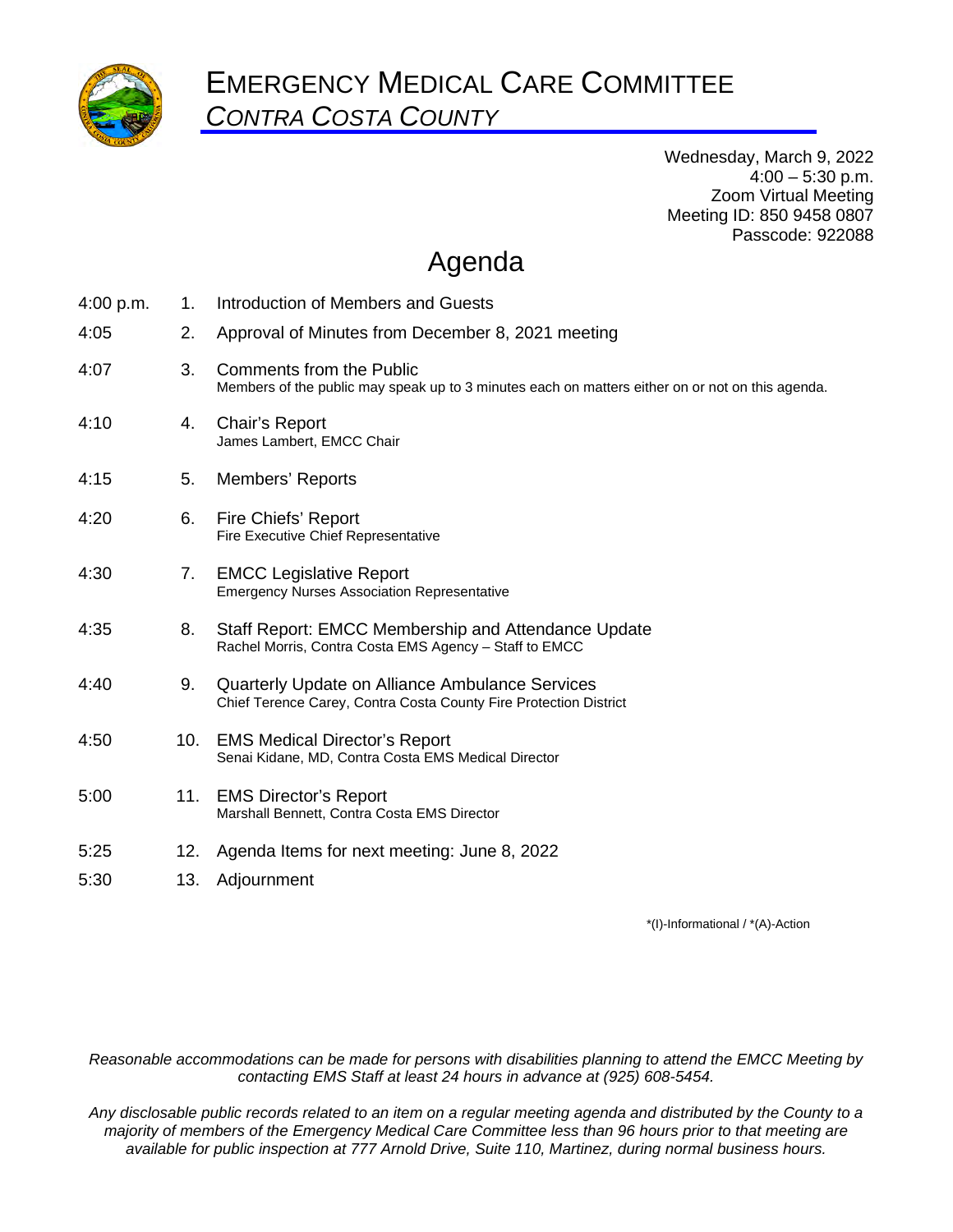

## EMERGENCY MEDICAL CARE COMMITTEE

*CONTRA COSTA COUNTY*

## **Meeting Minutes**

| December 8, 2021                                           |                                                                   |  |  |  |  |  |  |
|------------------------------------------------------------|-------------------------------------------------------------------|--|--|--|--|--|--|
| <b>Members Present Representing</b>                        |                                                                   |  |  |  |  |  |  |
| <b>Executive Committee:</b>                                | <b>STAFF PRESENT</b>                                              |  |  |  |  |  |  |
| Chair: James Lambert Hospital Council Bay Area Division    | Joanny All Contra Costa County EMS                                |  |  |  |  |  |  |
| Vice Chair: Ellen Leng Alameda-Contra Costa Medical        | Aaron Doyle Contra Costa County EMS                               |  |  |  |  |  |  |
| <b>Association</b>                                         | Ben Keizer Contra Costa County EMS                                |  |  |  |  |  |  |
| David Lilienstein Emergency Dept. Physicians (CC Receiving | Rachel Morris Contra Costa County EMS                             |  |  |  |  |  |  |
| Hospital)                                                  |                                                                   |  |  |  |  |  |  |
|                                                            |                                                                   |  |  |  |  |  |  |
| Rea Anne Arcangel American Heart Association               | <b>OTHERS PRESENT</b>                                             |  |  |  |  |  |  |
| Marshall Bennett EMS Agency Director                       | Marcy Dixon John Muir Medical Center                              |  |  |  |  |  |  |
| Archie Bowles District II                                  | Joe Greaves Alameda-Contra Costa Medical Association              |  |  |  |  |  |  |
| Terence Carey Contra Costa Fire Chiefs' Association        | Ari Kestler John Muir Medical Center                              |  |  |  |  |  |  |
| Jack Clapp Public Provider Field Paramedic                 | Chad Newland American Medical Response                            |  |  |  |  |  |  |
| Joseph Drago Air Medical Transportation Provider           | Rebecca Rozen Hospital Council of Northern and Central California |  |  |  |  |  |  |
| Joseph Gorton Public Managers' Association                 |                                                                   |  |  |  |  |  |  |
| Senai Kidane EMS Agency Medical Director                   |                                                                   |  |  |  |  |  |  |
| Jon King Police Chiefs' Association                        |                                                                   |  |  |  |  |  |  |
| Denise Pangelinan Communications Center Managers' Assoc.   |                                                                   |  |  |  |  |  |  |
| CJ Price Emergency Nurses Association                      |                                                                   |  |  |  |  |  |  |
| Karin Schnaider District III                               |                                                                   |  |  |  |  |  |  |
| Jim Selover Ambulance Providers (CC Contract)              |                                                                   |  |  |  |  |  |  |
| Jason Vorhauer Contra Costa Office of the Sheriff          |                                                                   |  |  |  |  |  |  |
|                                                            |                                                                   |  |  |  |  |  |  |
| <b>Members Absent Representing</b>                         |                                                                   |  |  |  |  |  |  |
| <b>Executive Committee:</b>                                |                                                                   |  |  |  |  |  |  |
| Kacey Hansen Trauma Center (CC Contract)                   |                                                                   |  |  |  |  |  |  |
|                                                            |                                                                   |  |  |  |  |  |  |
| Angie Linsangan District V                                 |                                                                   |  |  |  |  |  |  |
| Michael Lyons Private Provider Field Paramedic             |                                                                   |  |  |  |  |  |  |
| Allan Tobias District IV                                   |                                                                   |  |  |  |  |  |  |
|                                                            |                                                                   |  |  |  |  |  |  |
|                                                            |                                                                   |  |  |  |  |  |  |

**Committee Chair Lambert** called the meeting to order at 4:03 p.m.

| 1.               | Introduction of Members and Guests                                                                                   |
|------------------|----------------------------------------------------------------------------------------------------------------------|
| 2.               | Approval of Minutes from September 8, 2021 regular meeting and October 6, 2021 special meeting                       |
|                  | Member King motioned to approve the minutes from the September 8, 2021 regular meeting and October 6, 2021 special   |
|                  | meeting. Member Schnaider seconded; none opposed. Motion passed. September 2021 and October 2021 minutes are         |
|                  | approved.                                                                                                            |
| $\overline{3}$ . | Comments from the Public                                                                                             |
|                  | No Comments                                                                                                          |
| 4.               | Chair's Report                                                                                                       |
|                  | New EMCC Chair Lambert thanked the Committee for the opportunity to act as Committee Chair.                          |
| 5.               | Members' Reports                                                                                                     |
|                  | No Report                                                                                                            |
| 6.               | Fire Chiefs' Report – Chief Terence Carey, Contra Costa County Fire Protection District (CCCFPD)                     |
|                  | On behalf of the Contra Costa County Fire Chiefs, Member Carey wished Happy Holidays to everyone with no other       |
|                  | information to pass on at this meeting.                                                                              |
| 7.               | <b>EMCC Legislative Update</b>                                                                                       |
|                  | No Report                                                                                                            |
| 8.               | Staff Report: EMCC Annual (Draft) Report Action: Review/Approve for Submission to the Board of Supervisors           |
|                  | The 2021 EMCC Annual Report draft was motioned to be approved. There was no discussion. Member Selover moved for the |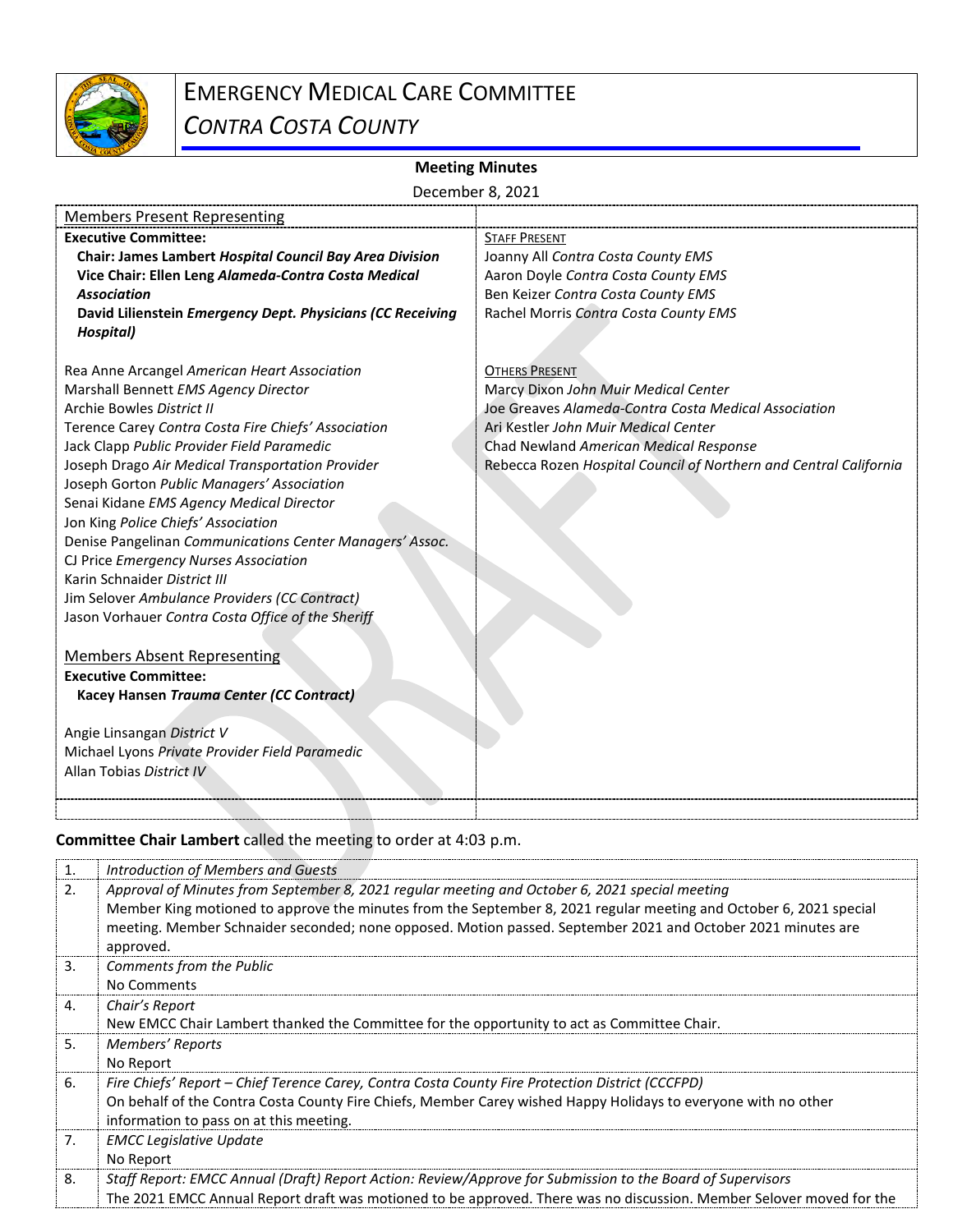|     | report to be accepted; seconded by Member King; none opposed. Motion passed. Annual EMCC draft report approved and will          |
|-----|----------------------------------------------------------------------------------------------------------------------------------|
|     | be submitted to the Board of Supervisors in January as a consent item.                                                           |
| 9.  | Quarterly Update on Alliance Ambulance Services - Chief Terence Carey, Contra Costa County Fire Protection District (CCCFPD)     |
|     | - Call volume continues to be above seasonal norms, currently at what can be considered flu volume, wintertime call volumes      |
|     | since approximately August. This presents challenges, but compliance requirements are still being met.                           |
|     | -Working with the LEMSA to meet with PES after requests from Labor group representing Alliance employees on the                  |
|     | ambulances to look at improved safety measures at the PES facility to ensure safety of those employees when bringing             |
|     | patients to the facility.                                                                                                        |
|     | -Ambulance Patient Offload Times (APOT) are at seemingly historical highs. The Alliance has been meeting with the LEMSA and      |
|     | Hospital Council and is anticipating a future meeting to continue discussions.                                                   |
| 10. | EMS Medical Director's Report - Senai Kidane, MD, Contra Costa EMS Agency Medical Director                                       |
|     | -Continue to support provider agencies as they complete $4th$ quarter training. The biggest update is the introduction of TXA,   |
|     | which will be rolled out on January 1, 2022.                                                                                     |
|     | -Supporting Contra Costa County Fire Protection District and the Alliance in the development of their ET3 Program, specifically  |
|     | development of telehealth intervention that sign out against medical advice or fall under release at scene policy. This is seen  |
|     | as a customer service enhancement for the system. Will be tracking and trending AMA and release at scene numbers to make         |
|     | sure we are not incentivizing these pathways in lieu of transport to the hospital.                                               |
|     | -The four-prong approach to tackling the opioid epidemic, specifically the novel Buprenorphine in the field trial that reached   |
|     | the one-year anniversary mark in September, saw over 30 administrations of the medication over the one-year period. Will         |
|     | update the State EMS Authority soon as part of the requirement for the program. The program has been gaining recognition         |
|     | throughout the state and nationally with many counties trying to emulate what has been achieved in Contra Costa County.          |
|     | -Supporting San Ramon Valley Fire Protection District's new mental health pilot project and are planning on attending            |
|     | upcoming trainings they have developed for their field providers.                                                                |
| 11. | EMS Director's Report - Marshall Bennett, Contra Costa EMS Agency Director                                                       |
|     | - For the ambulance ordinance item, it is on its final pass through with County Counsel before it will go to the Board of        |
|     | Supervisors. All items discussed on the October 6 special meeting will be included except for one item deemed redundant to       |
|     | other material already in the draft. County Counsel is making some minor changes to the language and added one definition        |
|     | that is not substantive to the ordinance. There is no current timeline regarding presenting it to the Board of Supervisors, but  |
|     | optimistic it will be before 2023. Once County Counsel has completed their review and sent the document back to the LEMSA,       |
|     | staff Morris will send it to the Committee.                                                                                      |
|     | - For Kaiser work action occurring in mid-November, member Bennett shared an overview and some lessons learned. The              |
|     | LEMSA had met with Kaiser leadership and individual facilities prior to the work action. An administrative bulletin (AB) was     |
|     | sent out to all stakeholders and hospital leadership prior to the work action to inform of potential impacts, and to inform of   |
|     | the commitment from each Kaiser facility to monitor their capabilities in real time and update their status, as appropriate. The |
|     | LEMSA used ReddiNet platform and pulled data from a three-day period during the work action and compared it to a three-          |
|     | day period with similar call volume two weeks apart (all 911 volume included - only). It was suggested to add in non-911         |
|     | volume. The LEMSA is also looking to see if wording of "CT divert" needs to be changed in any way, potentially to "stroke        |
|     | divert". Member Leng recommended in discussion that we add a separate "stroke divert" rather than changing the current "CT       |
|     | divert" to stroke divert. The LEMSA did not receive any engagement on the AB; seems that it may have been not received or        |
|     | overlooked by some facilities based on questions received during the strike. If a similar situation occurs in the future, would  |
|     | reach out to the Base Hospital, and then to facilities directly, as appropriate.                                                 |
| 12. | Proposed agenda item(s) for March 9, 2022                                                                                        |
|     | No items.                                                                                                                        |
| 13. | Adjournment at 4:34 pm                                                                                                           |